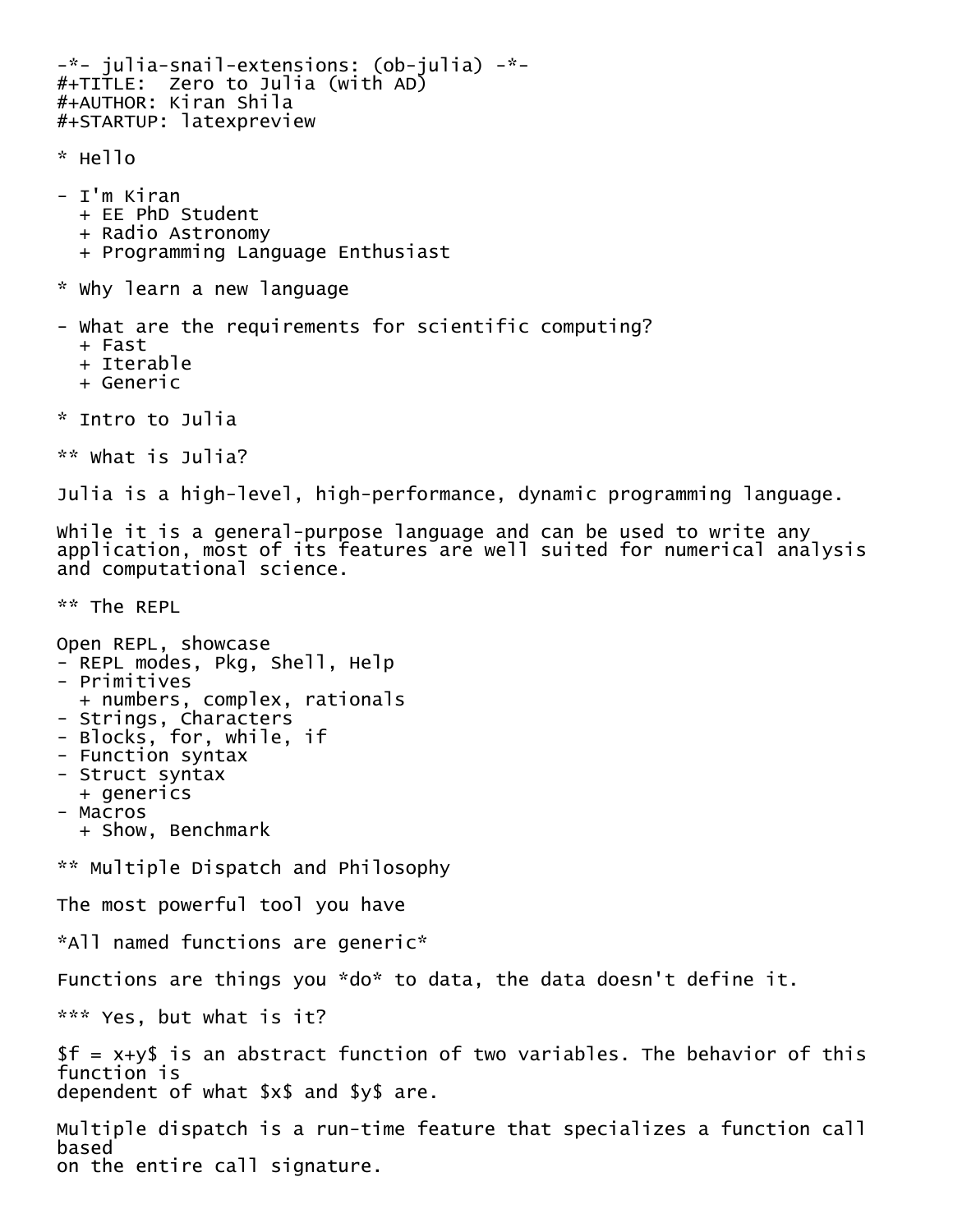```
** Unreasonable Effectiveness, an Example
Multiple dispatch maximizes code sharing
Code reuse comes in two forms:
- Types (Shared across packages)
- Algorithms (Applied across types)
Both stem from MD
** bUt YoURe DeScriBing FunCtIOn OveRLoaDinG
Are you sure?
#+begin_src c++
class Pet {
public:
   string name;
};
string meets(Pet a, Pet b) { return "FALLBACK"; }
void encounter(Pet a, Pet b) {
  string verb = meets(a, b);
  cout \ll a.name \ll " meets " \ll b.name \ll " and " \ll verb \ll endl:
}
#+end_src
** bUt YoURe DeScriBing FunCtIOn OveRLoaDinG
#+begin_src c++
class Dog : public Pet \{\};
class Cat : public Pet {};
string meets(Dog a, Dog b) { return "sniffs"; }
string meets(Dog a, Cat b) { return "chases"; }
string meets(Cat a, Dog b) { return "hisses"; }
string meets(Cat a, Cat b) { return "slinks"; }
#+end_src
** bUt YoURe DeScriBing FunCtIOn OveRLoaDinG
#+begin_src c++
int main() {
   Dog fido; fido.name = "Fido";
  Dog rex; rex.name = "Rex"
   Cat whiskers; whiskers.name = "Whiskers";
   Cat spots; spots.name = "Spots";
   encounter(fido, rex);
   encounter(fido, whiskers);
   encounter(whisters, rex);
   encounter(whisterks, spots);
   return 0;
}
#+end_src
** Any Guesses?
```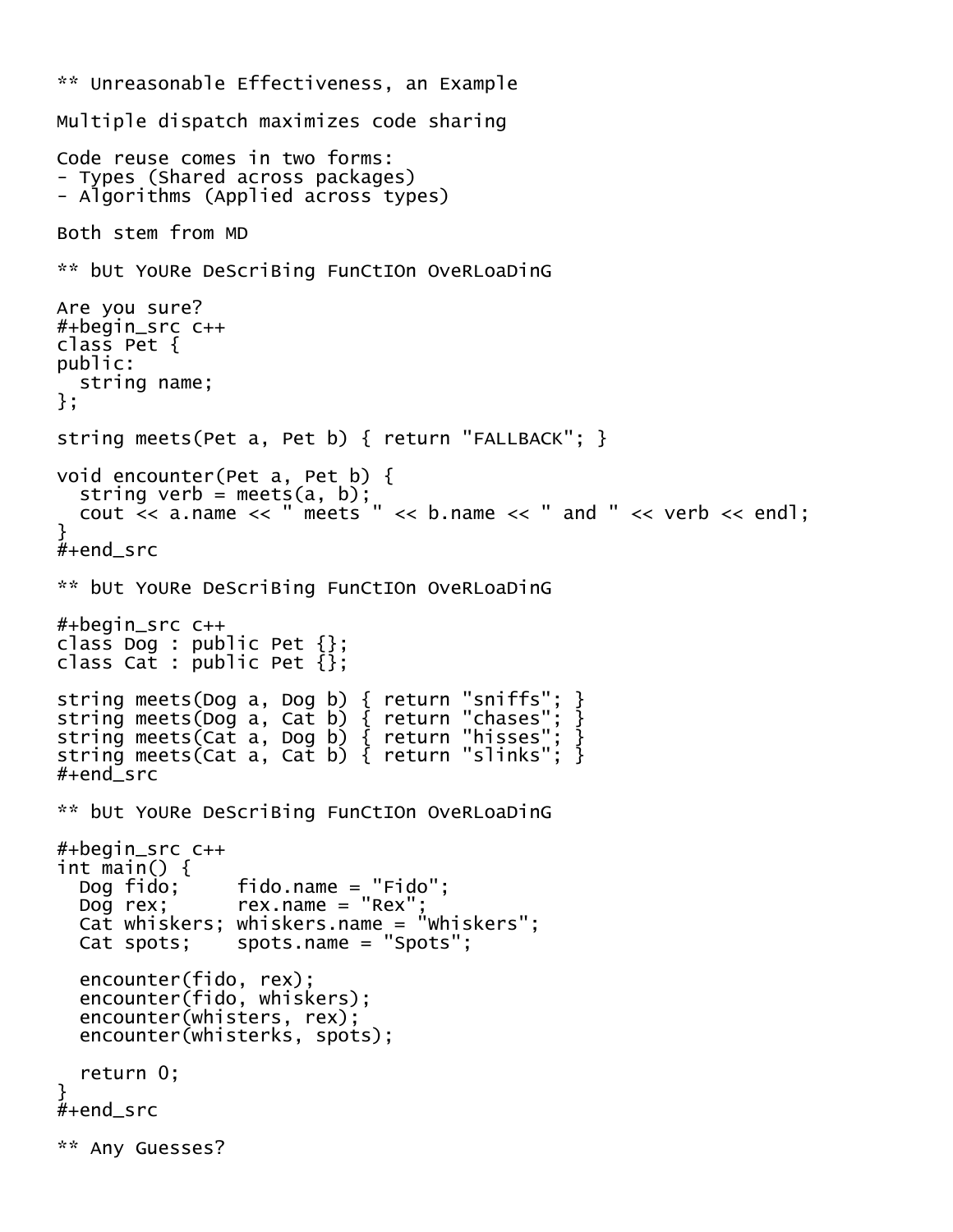\*\* Any Guesses? =clang++ pets.cxx -o pets && ./pets= #+begin\_src Fido meets Rex and FALLBACK Fido meets Whiskers and FALLBACK Whiskers meets Rex and FALLBACK Whiskers meets Spots and FALLBACK #+end\_src C++ solves this statically with templates, no RTTI solution \*\* RGB and Sharing Types Say you have a type that holds an RBG color value, =RGB=. The package that includes this type has basic operations that make sense to the author. How do you add functionality? \*\* RGB in Julia You just add the method. This works on existing operations #+begin\_src julia  $Base{\cdot}zero(::\neg{Type{RGB}}) = RGB(0,0,0)$ #+end\_src And for writing new ones #+begin\_src julia dotc(x::RGB, y::RGB) = 0.200\*x.r\*y.r + 0.771\*x.g\*y.g + 0.029\*x.b\*y.b #+end\_src \*\* RGB in \*Other Languages\* How would you do this in other languages? In class-based OOP, methods are \*textually inside\* the class definition. The data container is declaring what that data is able to do. \*\* RGB in \*Other Languages\* To add methods, you can - Edit the class - Inherit the class \*\* Why is this a problem? To edit the class you must convince the author it's a good idea (do they want to maintain your code?). If everyone does that, the class becomes bloated with everyone's fancy feature. You can't change it without breaking changes. \*\* Why is this a problem? Inheriting is just as bad. New name, =MyRGB= is semantically different from =RGB=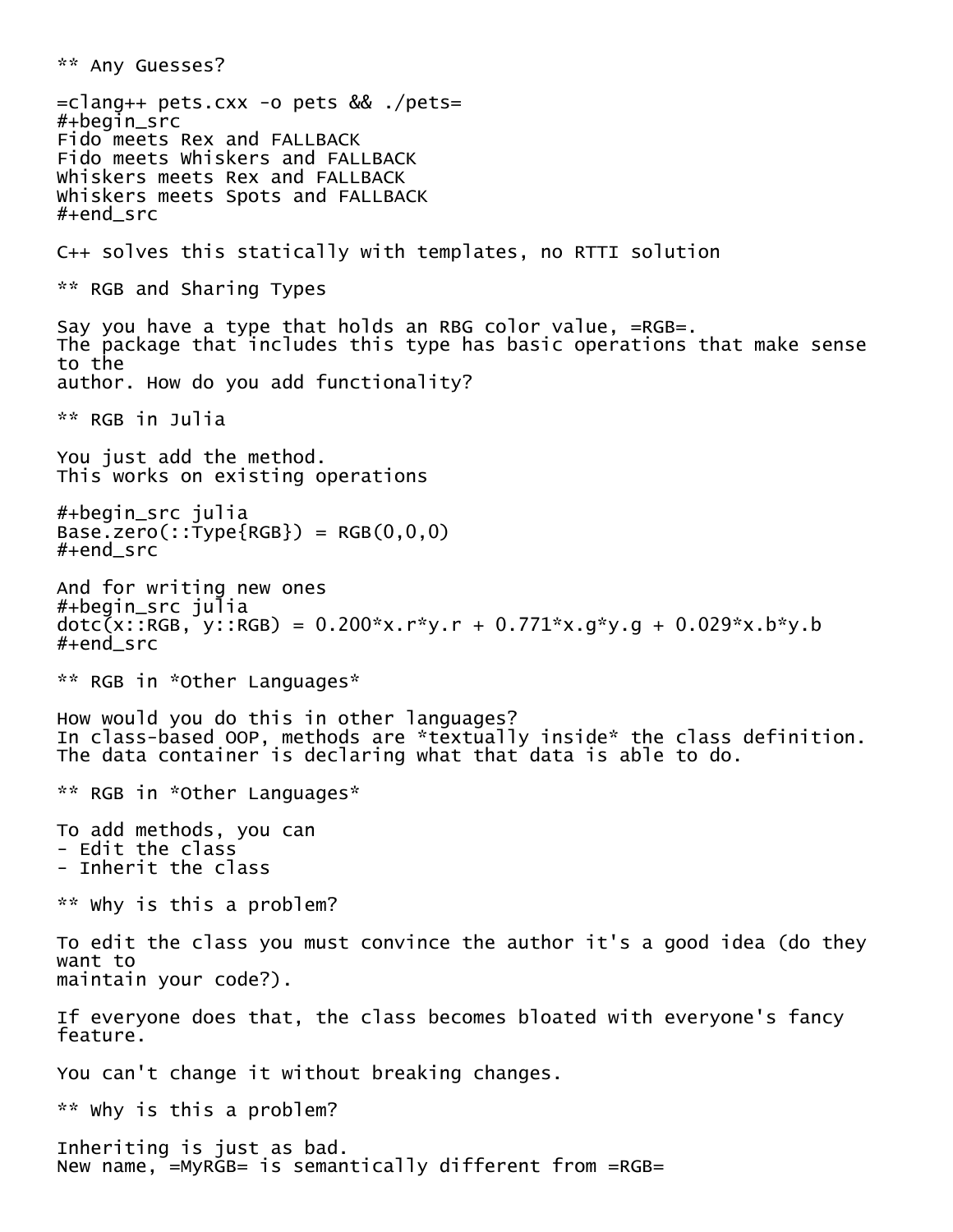You \*must\* have instances of =MyRGB= to use your functionality, not =RGB= from elsewhere. - This is kinda solved with dependency injection, but sucks If you have multiple people's custom types and you want all the features, you need multiple inheritance \*\* Two bad choices What do people actually do? - Give up + Use =f(x,y)= instead of =x.f(y)=, ruining reuse as this can't be generic - No, not even templates fix this as those are static - Don't share + Write your own RGB + The most popular option in OOP \*\* Julia Perspective In Julia, you can define methods on types whenever you want Generic functions are namespaced (unlike methods in OOP) \*\* The "Expression Problem" solved with MD Can you easily and "correctly" do both 1. Define \*new types\* to which \*existing operations\* apply a. Easy in OOP, hard in FP 2. Define \*new operations\* which apply to \*existing types\* a. Easy in FP, hard in OOP \*\* Not Unique to Julia - =multipledispatch= in python (opt-in) - CLOS in CL (opt-in, inspiration for Julia, relativley slow) - ML (started the idea in 1973), C++ didn't invent generics - Dylan and C# have native support \*\* The Julia Compiler How does this work? [[file:compiler.png]] \*\* Not Perfect - Lack of traits + What do traits mean if \*everything\* is generic - Compiler latency, TTFP, Warm up, etc. - Memory consumption + Perfectly acceptable for PC or cluster applications + Not for mobile, embedded, daemons, etc. - Julia FFI + Massive runtime -> Hard to embed - Other smaller issues + Static analysis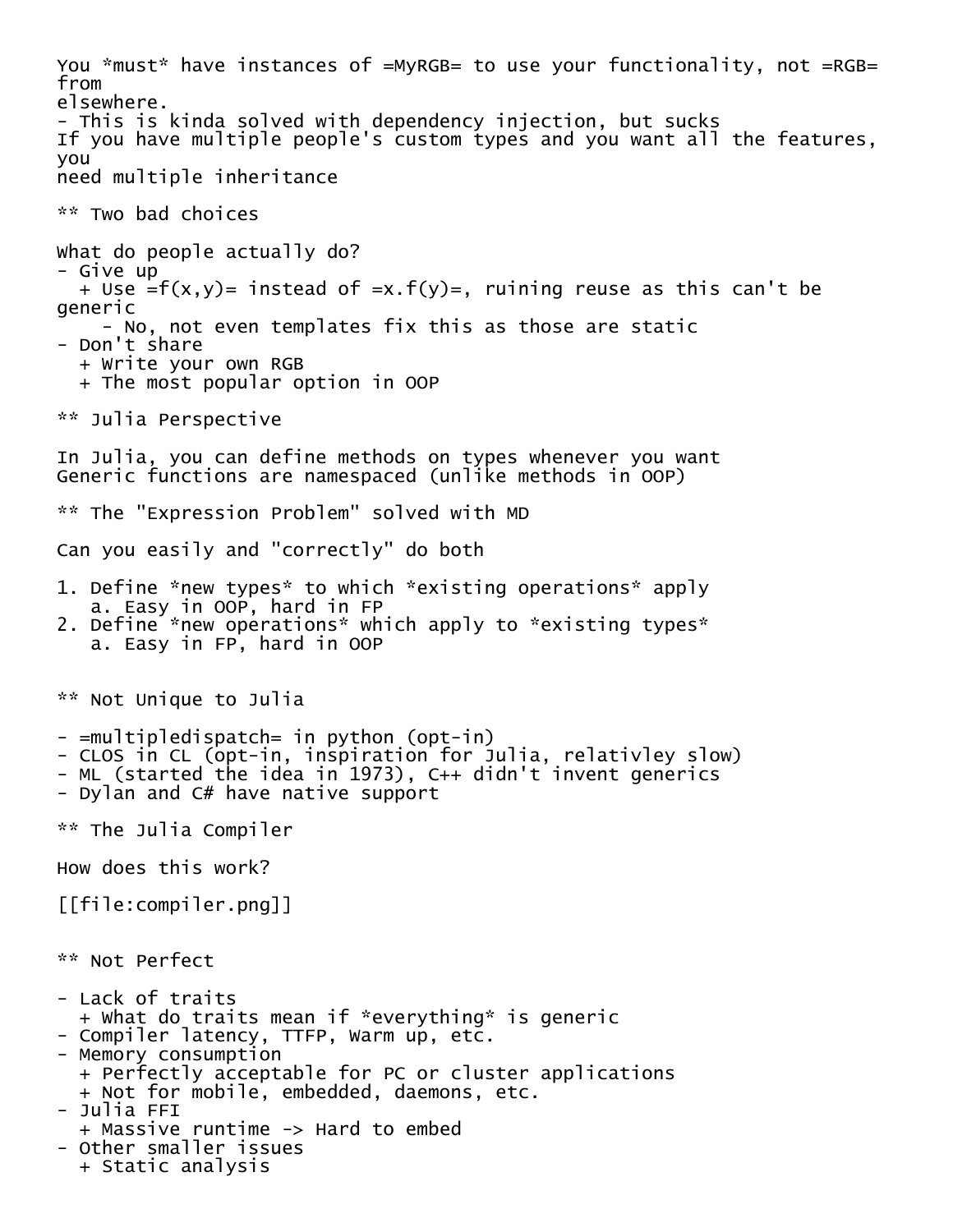```
 + Ecosystem + Stability
* Automatic Differentiation
*** Forward Mode (Dual Numbers)
- Hypercomplex number system from the 19th century
- $a+b\varepsilon$ where $a$ and $b$ are real
- $\varepsilon$ is a (nonzero) symbol that satisfies $\varepsilon \wedge{2} =
0$
*** Where do derivatives fit in?
Consider an arbitrary nth order polynomial
P(x) = p_0 + p_1x + p_2x^2 + \dots + p_nx^{n}$
We can extend the domain of this polynomial from the reals to the duals by 
just
\begin{align*}
P\left(\bar{a} + b\varphi\right) = p_0 + p_1(\{\bar{t} a+b\varphi\}\right) +\dots + p_n\left(a+b\varepsilon\right)^{n} \\
&= p_{0} + p_{1}a + p_{2}a^{2} + \dots + p_{n}a^{n} + p_{1}b\varepsilon +
2p_{2}ab\varphi / ab\varphi arepsilon + \dot{\varphi} dots + np_{n}a^{n-1}b\varepsilon
\end{align*}
Which is exactly equivalent to
\Phi \left(a\right) + bP'\left(a\right)\varepsilon$
*** Limit Perspective
\begin{equation*}
f'\\left(a\right) = \lim_{\varepsilon \rightarrow \rightrightarrows 0} \frac{f}{left(a +\varepsilon\right) - f\left(a\right)}{\varepsilon}
\end{equation*}
Dual numbers are an algebraic way of expressing the same thing
Assume $\varepsilon$ is *just* an infinitesimal, just from algebra
*** Dual Numbers (Taylor's Version)
\begin{equation*}
f(a+b\varphi) = \sum_{n=0}^{\infty}\frac{f\wedge{(n)}(a)b\wedge{n}\varinphi\{n\}}{n!} = f(a) + bf'(a)\varphi\\end{equation*}
*** Free Chain Rule
Again:
\begin{equation*}
f(a+b\varphi) = f(a) + bf'(a)\varphi\end{equation*}
So if we want \mathfrak{sg}(f(x))\, we just do the same thing:
\begin{align*}
```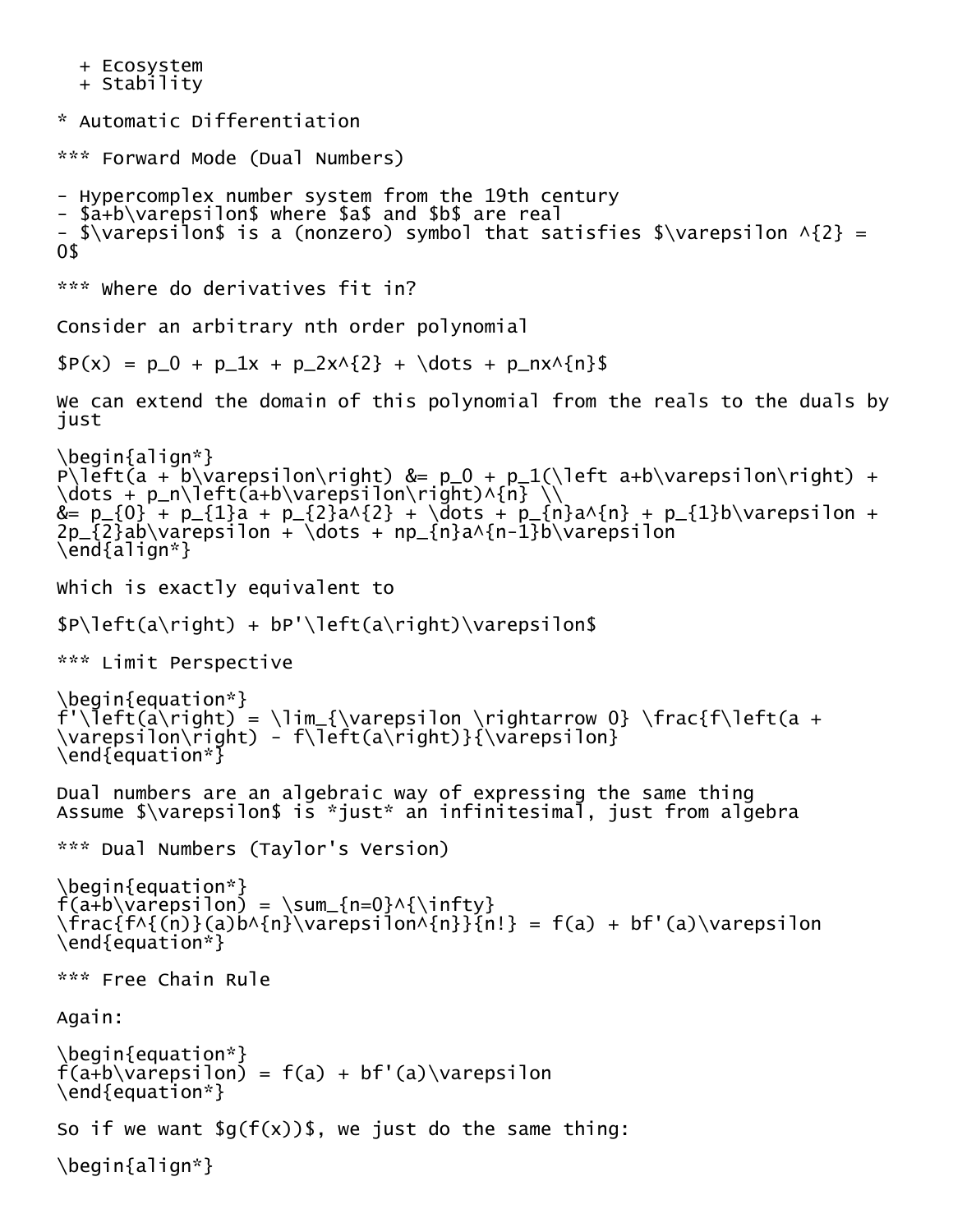```
g\left(f(a+b\varepsilon ilon)\right) &= g\left(f(a)+b\varepsilon ilon\right)\setminus&= g(f(a)) + bf'(a)g'(f(a))\varphi\end{align*}
Tada! The same algebra on the duals induces the chain rule from function 
composition.
*** What about non-polynomials?
We just say the rules for transcendental functions. i.e.
\sin(a+b\varphi) = \sin(a) + b\cos(a)\varphi*** Math Nerd Zone
- The set of Duals ($\mathds{D}$) are a topological vector space
- The duals are basically $\mathds{R}^{2}$ made into an algebra by
  \{(a,b)\cdot c \cdot (c,d) = (ac, ad+bc)\-
  \mathcal{R}^{\{2\}\ is a subset of \mathcal{D} is by \mathcal{S} with \mathcal{S} +
0\varepsilon$
*** More Math Nerd Zone
- You've got involution (like the complexes)
  \overline{\arctan} = a - b\varphi- Magnitudes
\lambda = \lambda + b \varepsilon = |a| \But this gets weird as \{|z| \leq 2\} = z\overline{z}$. BUT, |z| = 0$ does not
imply $z=0$
This has some kinda scary consequences as the order matters in certain
calculations. Unlike the reals or complexes, the duals don't form a field.
*** Quick Summary
- Dual numbers provide an algebraic way of expressing the exact derivative 
of a
   function at a point
- The algebra perspective yields a first-order model
   - Not a showstopper
- Easy to implement
** Implementation
*** Simple in Julia with MD
Tons of ways to do this
#+begin_src julia
struct Dual{T <: Number} <: Number
    x::T # Primal
    \epsilon::T # Tangent
end
Base.show(io::IO, a::Dual) = print(io, "$(a.x) + $(a.e) \in")
Dual(x::T) where T<:Number = Dual(x, one(T))
#+end_src
*** Working with other numbers
```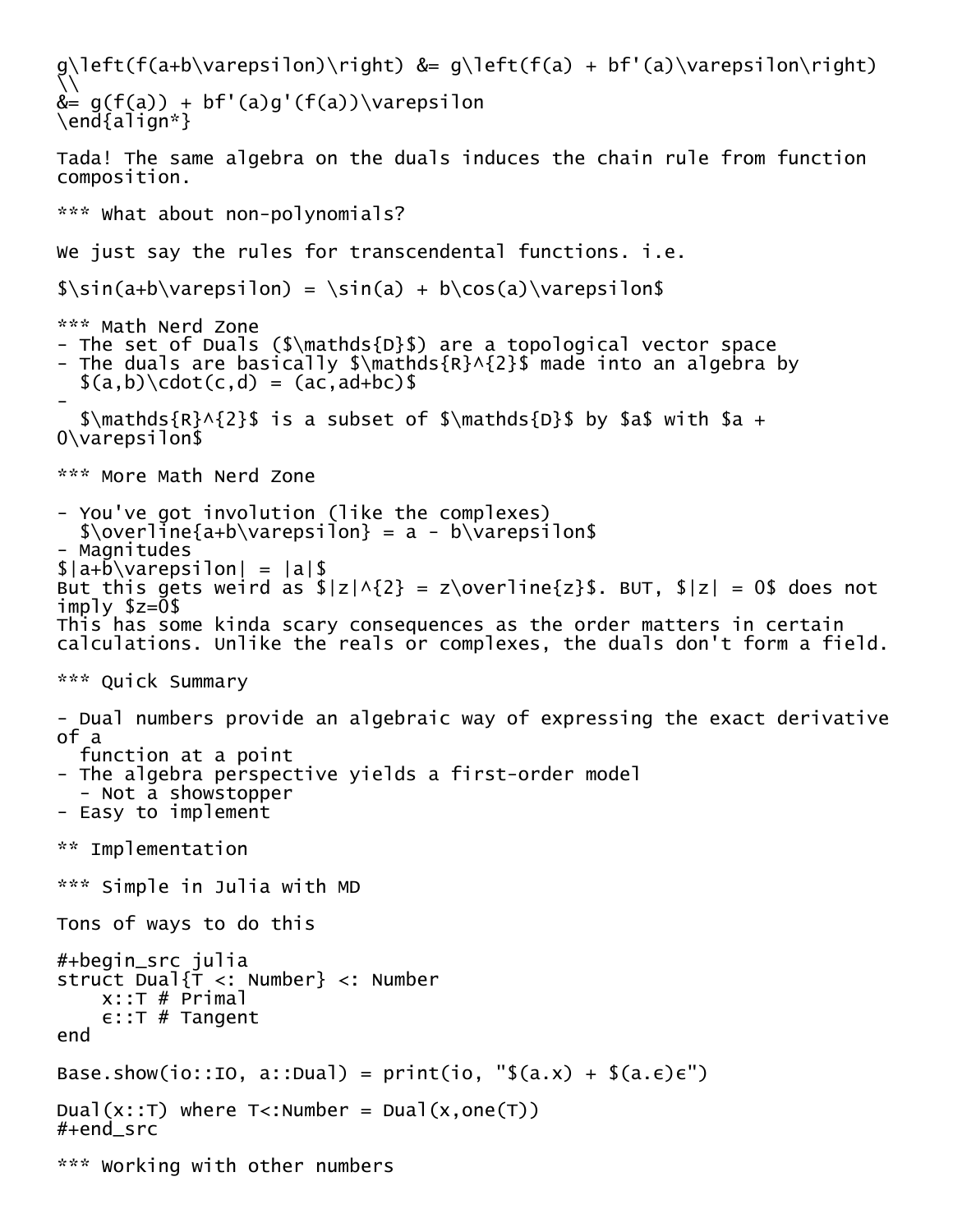```
We need to setup the rules for how Julia knows when to convert/promote 
between
numerical types.
For instance
#+begin_src julia
promote_type(Int32,Float64)
#+end src
*** Promotion Rules
Multiple dispatch handles the combinations
#+begin_src julia
import Base: promote_rule
# Promotion between Duals of different inner types
function promote_rule(::Type{Dual{T}}, ::Type{Dual{R}}) where {T, R} Dual{promote_type(T,R)}
end
# Promotion up to dual
function promote_rule(::Type{Dual{T}}, ::Type{R}) where {T,R}
     Dual{promote_type(T,R)}
end
#+end_src
*** Conversions
The fact that the promotions exist doesn't imply that we can readily 
convert, so
we need functions for that too
#+begin_src julia
import Base: convert
function convert(::Type{Dual{T}}, x::Dual) where {T}
    Dual(convert(T, x.x), convert(T, x.\epsilon))
end
function convert(::Type{Dual{T}}, x::Real) where {T}
    Dual(convert(T, x), zero(T))
end
#+end_src
*** Rules
#+begin_src julia
import Base: +, -, *, /
# Sum Rule
a::Dual + b::Dual = Dual(a.x + b.x, a.\epsilon + b.\epsilon)
# Subtraction Rule
a::Dual - b::Dual = Dual(a.x - b.x, a.\epsilon - b.\epsilon)
# Product Rule
a::Dual * b::Dual = Dual(a.x * b.x, a.ε * b.x + b.ε * a.x)
# Quotient Rule
a::Dual / b::Dual = Dual(a.x / b.x, (b.x * a.\epsilon - a.x * b.\epsilon) / b.x^2)
#+end_src
```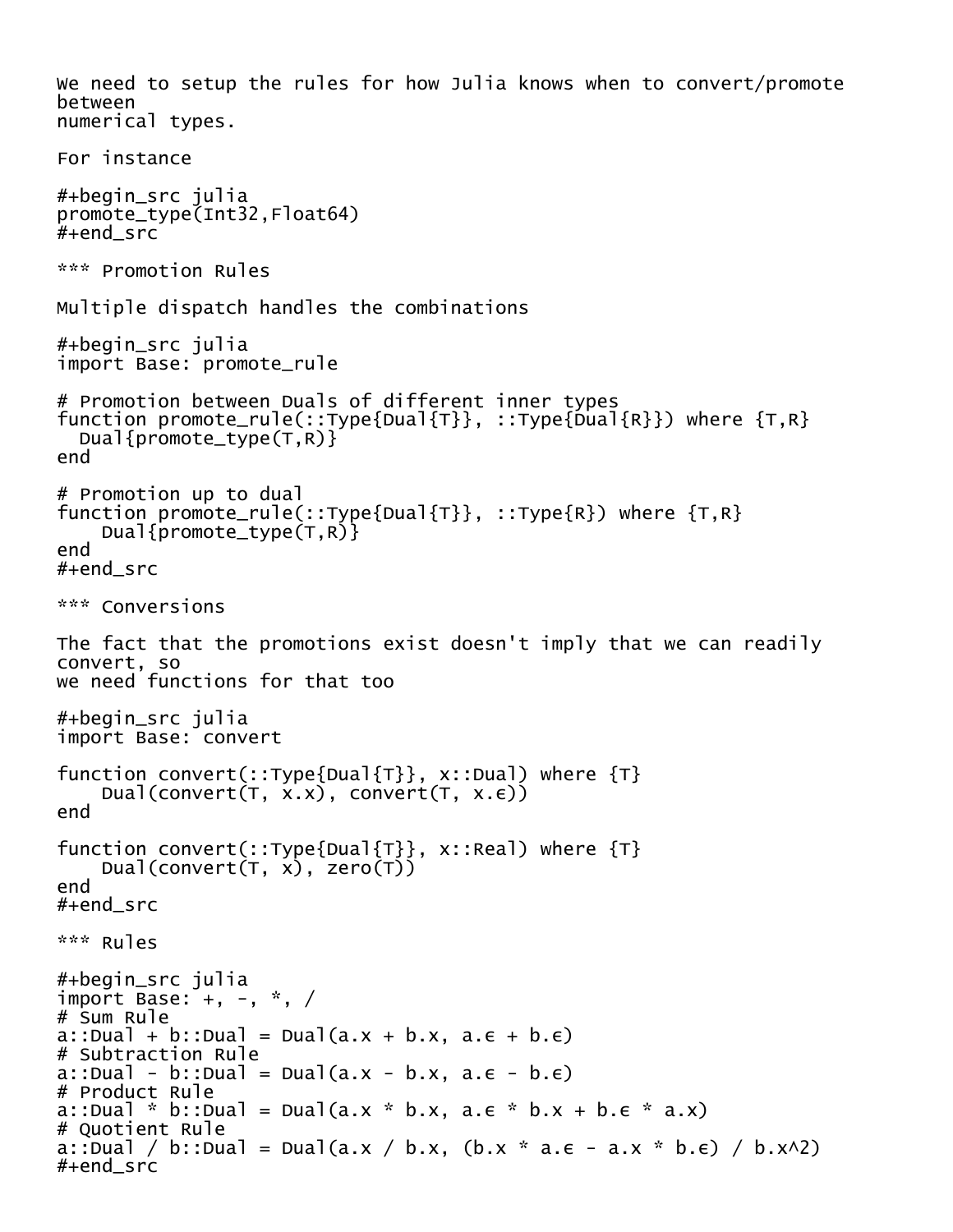```
*** Are we being consistent?
#+begin_src julia
Dual(0,1)#+end_src
We didn't even define what =\wedge= is
#+begin_src julia
Dual(0,1)<sup>\wedge2</sup>
#+end_src
#+begin_src julia
h(x) = 3*x + 5*x^2#+end_src
#+begin_src julia
h(10)#+end_src
#+begin_src julia
h(Dual(10,1))#+end_src
*** More rules
#+begin_src julia
import Base: sin,cos
sin(d::Dual) = Dual(sin(d.x), d.e * cos(d.x))cos(d::Dual) = Dual(cos(d.x), -d.e * sin(d.x))#+end_src
#+begin_src julia
g(x) = sin(x)\wedge2 + 10cos(3x\wedge5)
#+end<sub>src</sub>
#+begin_src julia
g(Dual(3.13159))
#+end_src
*** High Order Functions
#+begin_src julia
derivative(f, x::T) where {T<:Number} = f(Dual(x, one(T))).ε
#+end_src
#+begin_src julia
derivative(sin,3.14159)
#+end_src
*** Crazy composability (Party Trick)
Let's bring in the Python FFI layer
#+begin_src julia
using SymPy
@syms x
#+end_src
```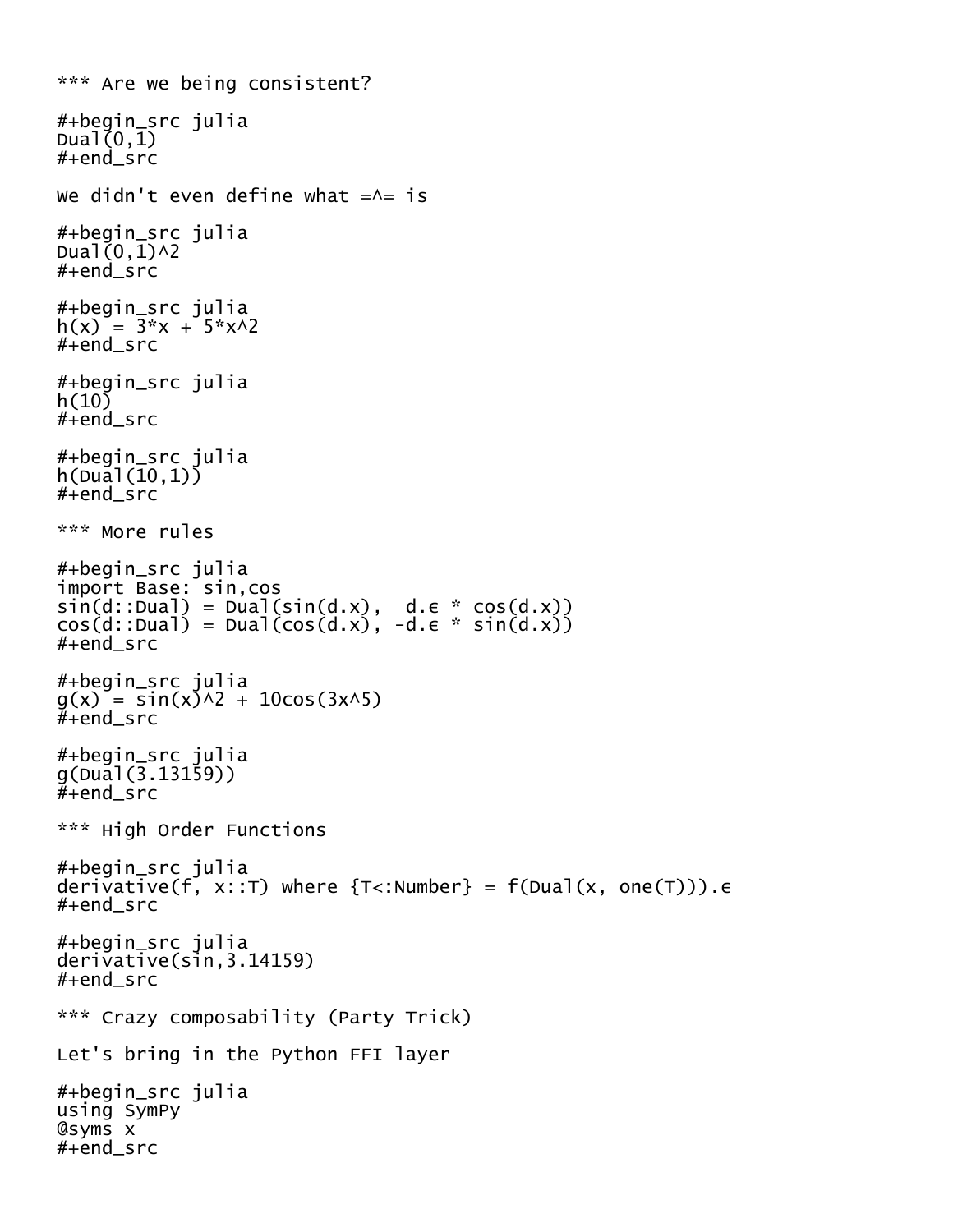#+begin\_src julia  $q(x)$  $#+end$  src #+begin\_src julia derivative(g,x) #+end\_src \*\*\* Upsides and Downsides - Fast - Callgraph complexity #+begin\_src julia big\_fn(x) =  $sin(x^2) / x$  $\frac{40}{6}$  code\_typed big\_fn $(1.0)$ @code\_typed big\_fn(Dual(1.0,1.0)) #+end\_src \*\* Reverse Mode (Zygote, SSA, Metaprogramming) - Forward Mode is not the only option - Reverse Mode introduces another trade-space (Time for Memory) \*\*\* How Reverse Mode Works - First published in 1976 by Seppo Linnainmaa - Function is derived in two passes + First pass calculates all the intermediate values and stores the instructions that produced them (Gradient Tape) + Second pass applies the chain rule in reverse using the adjoints of the operators on the tape and the intermediate values \*\*\* Why would you want RM If your function is \$\mathds{R}^{N} \rightarrow \mathds{R}^{M}\$ where \$M \ll N\$, you only need \$M\$ "sweeps" to "backpropagate" gradients versus \$N\$ "sweeps" in forward mode Think: Big ML Models \*\*\* Another win for Julia - Julia uses LLVM for it's "second layer IR" - LLVM is Static Single Assignment (SSA) - Gradient tape for free - IR -> IR transformation to get easy access to tape for reverse passes \*\*\* Packages - Zygote (Backend for Flux) - Enzyme (LLVM IR to IR) \*\* Hybrid Modes - Both forward and reverse mode are "extremes" - Finding the minimum number of operations to compute the gradient is the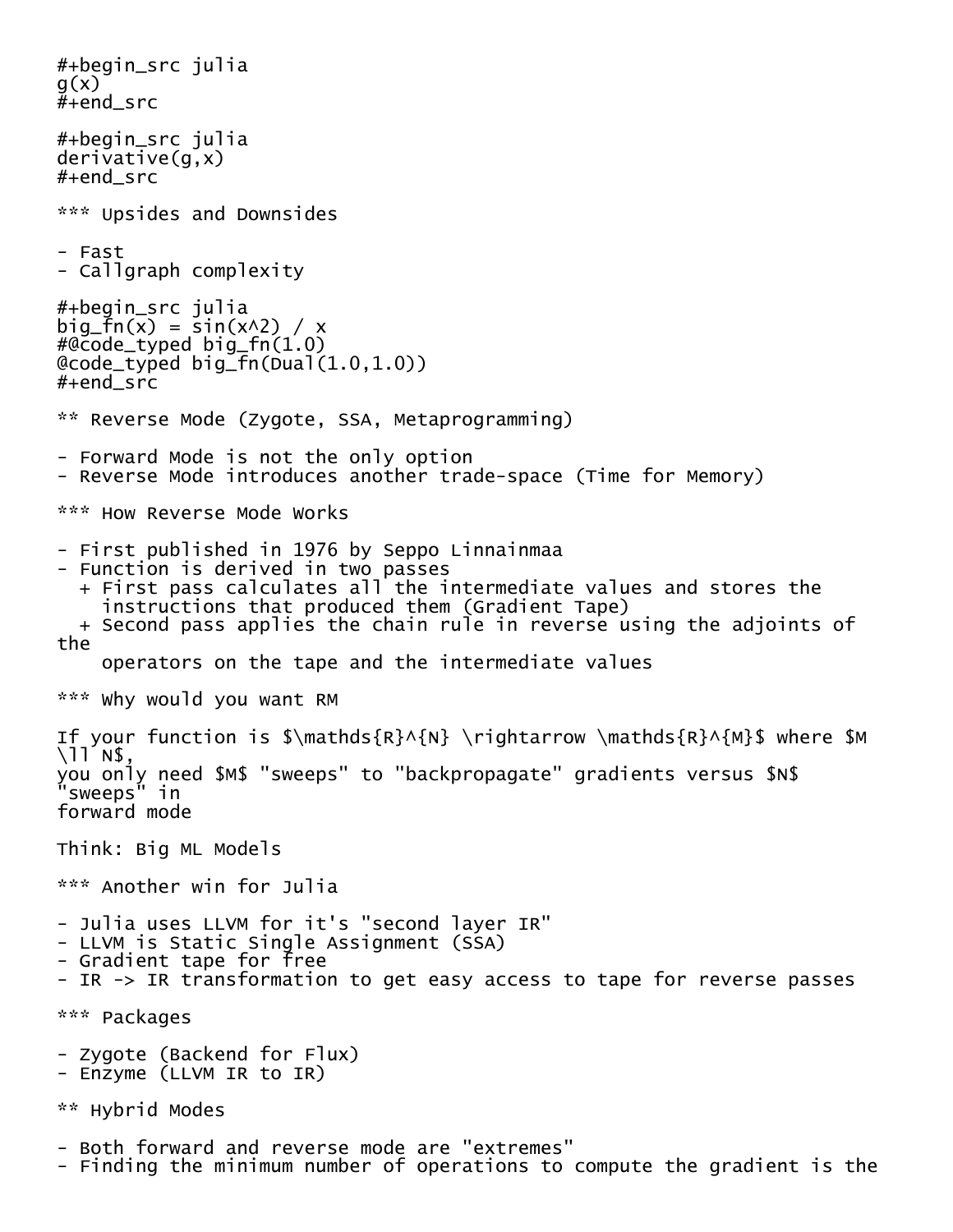```
 *Optimal Jacobian Accumulation* problem and is NP-Complete - New methods everyday (Lots in Julia)
* Optimization
** Gradients with Duals
The algebra perspective doesn't let you get gradients as tangents aren't 
unique.
There are ways to do it with flags, but the simplest solution here is just 
to do all of
them one at a time in a loop (i.e. not as fast as it could be)
For every parameter of $f$, we set one to be derived, the rest are 
constants.
#+begin_src julia
function gradient(f, xs...)
 gs = []
 for (i, x) in enumerate(xs)
if i == 1push!(gs, f(Dual(x), xs[2:end],...)) else
        push!(gs, f(xs[1:(i-1)]..., Dual(x), xs[(i+1):end]...))
      end
   end
   [g.ε for g in gs]
end
gradient(f,xs::AbstractVector) = gradient(f,xs...)
#+endsrc
** Does it work?
Yes
#+begin_src julia
f(x,\bar{y}) = 3x + 10y^2gradient(f,1,2)
#+end_src
** Gradient Descent
Given some cost function $f$ paramaterized by $\theta$
\theta_{n+1} = \theta_{n} - \gamma \det \left( \theta_{n} \right)Our simple "update rule" updates the parameters with the negative gradient 
times
some "learning rate"
Considerations for
- Convergence speed
- Global minima
- etc.
This is the most simple update rule, there are tons more
#+begin_src julia
gd(θ,grads,γ) = @. θ - γ * grads
#+end_src
```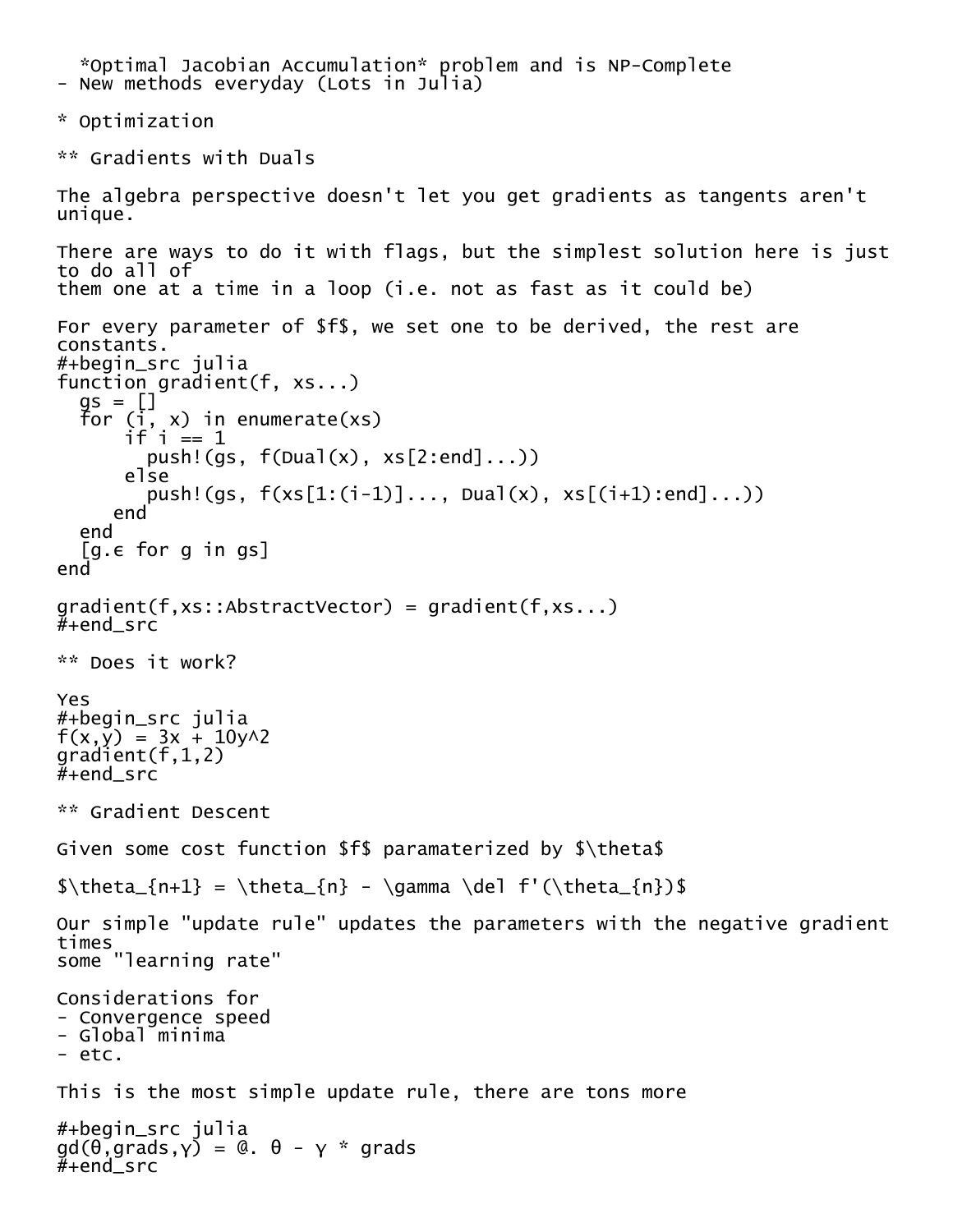```
** Modeling
#+begin_src julia
struct Polynomial
     θ
end
(m::Polynomial)(x) = sum(x \wedge (i-1)*coeff for (i,coeff) \in enumerate(m.\theta))linear = Polynomial([1.0, 2.0])#+end_src
Broadcasting works
#+begin_src julia
linear.(1:10)
#+end_src
Derivatives work
#+begin_src julia
derivative(linear,10)
#+end_src
** Training
If we have some data and we want to fit a model, we want to *update* the 
model
itself based on some fit error.
Mean squared error is typical
#+begin_src julia
mse(y,y^) = sum((y .- y^).^2) / length(y)
#+end_src
Let's generate some fake data to train on and make sure =mse= works
#+begin_src julia
xs = collect(-10:0.1:10)ys = linear.(xs) + 5.* rand(length(xs))mse(ys,linear.(xs))
#+end_src
Now, the goal is to minimize this error w.r.t. a model
#+begin_src julia
model = Polynomial(zeros(2))update(\theta,grads) = gd(\theta,grads,0.001)
function train!(model::T,xs,ys,update,cost) where {T}
    \theta_old = model.\thetagrads = gradient((\theta \dots) \rightarrow cost(ys, T(\theta) \cdot (xs)) , \theta \cdot 0]model.\theta = update(\theta_0Id, grads) return cost(ys,model.(xs))
end
#+end_src
#+begin_src julia
train!(model,xs,ys,update,mse)
```